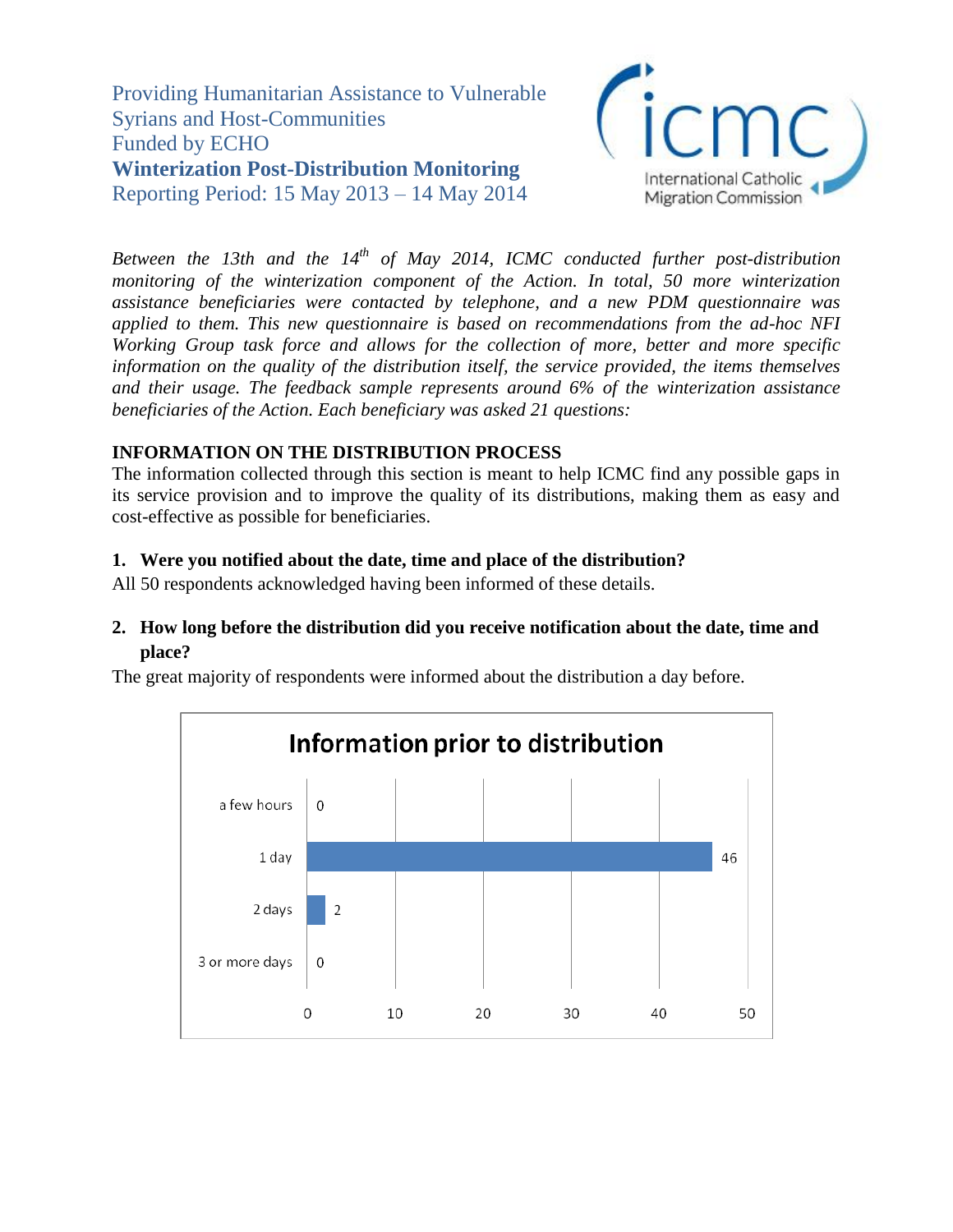### **3. Did you receive information about the type of itmes to be distributed?**

Of the 50 respondents, 49 aknowledged having received this information prior to the distribution.



## **4. How long did it take you to travel to the distribution site?**

Most respondents claimed having to travel less than 15 minutes to arrive to the distribution point, while 17 of them reported a longer trip, of up to 30 minutes.

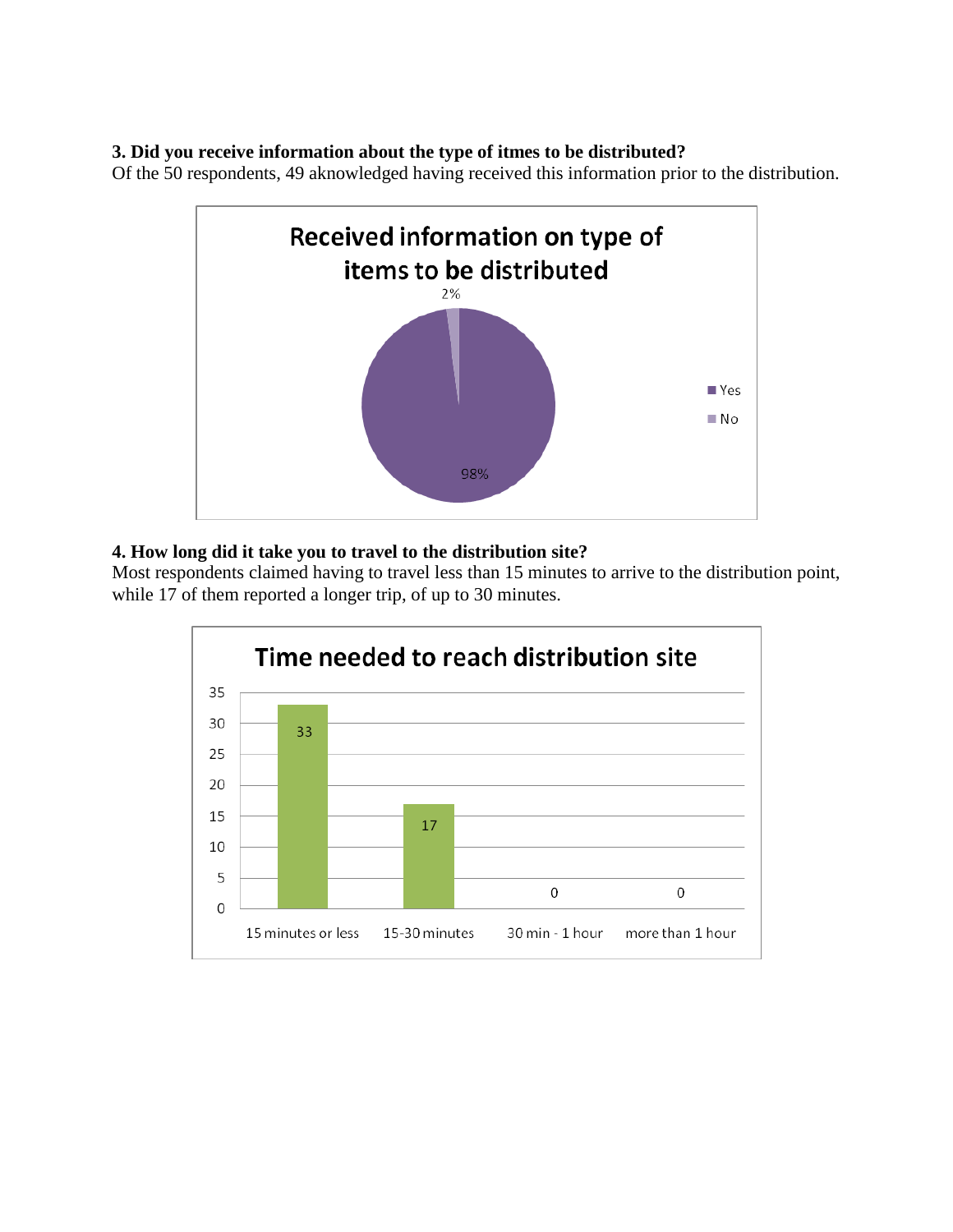### **5. How much, if anything, did you pay to and from the distribution site?**

An important perccentage of respondents reported having paid 2 JDs or less for both-ways transportation; however 7 of them paid up to 4 JDs, while a futher 2 families paid between 4 and 6 JD. Seven households, on the other hand, reported not having had to pay anything for transporation. These results, together with those of the previous question, are a somewhat positive reflection of adequate planning of the distribution site location in regards to the location of the majority of beneficiaries. However, higher transportation costs and longer commuting times from a non-negligable percentage of those interviewed, indicates that efforts to identify more close-by locations for distributions should be continued.



#### **6. How long did you wait at the distribution site before receiving your items?**

Most beneficiaries waited for less than 30 minutes at the distribution site before receiving their NFIs, while a third of them had to wait for up to one hour. An important percentage, 15%, had to wait for between one and two hours. These results indicate that better planning in terms of appointment times given to batches of beneficiaries, should be undertaken in order to avoid long waiting periods and crowding, which could lead to other problems.

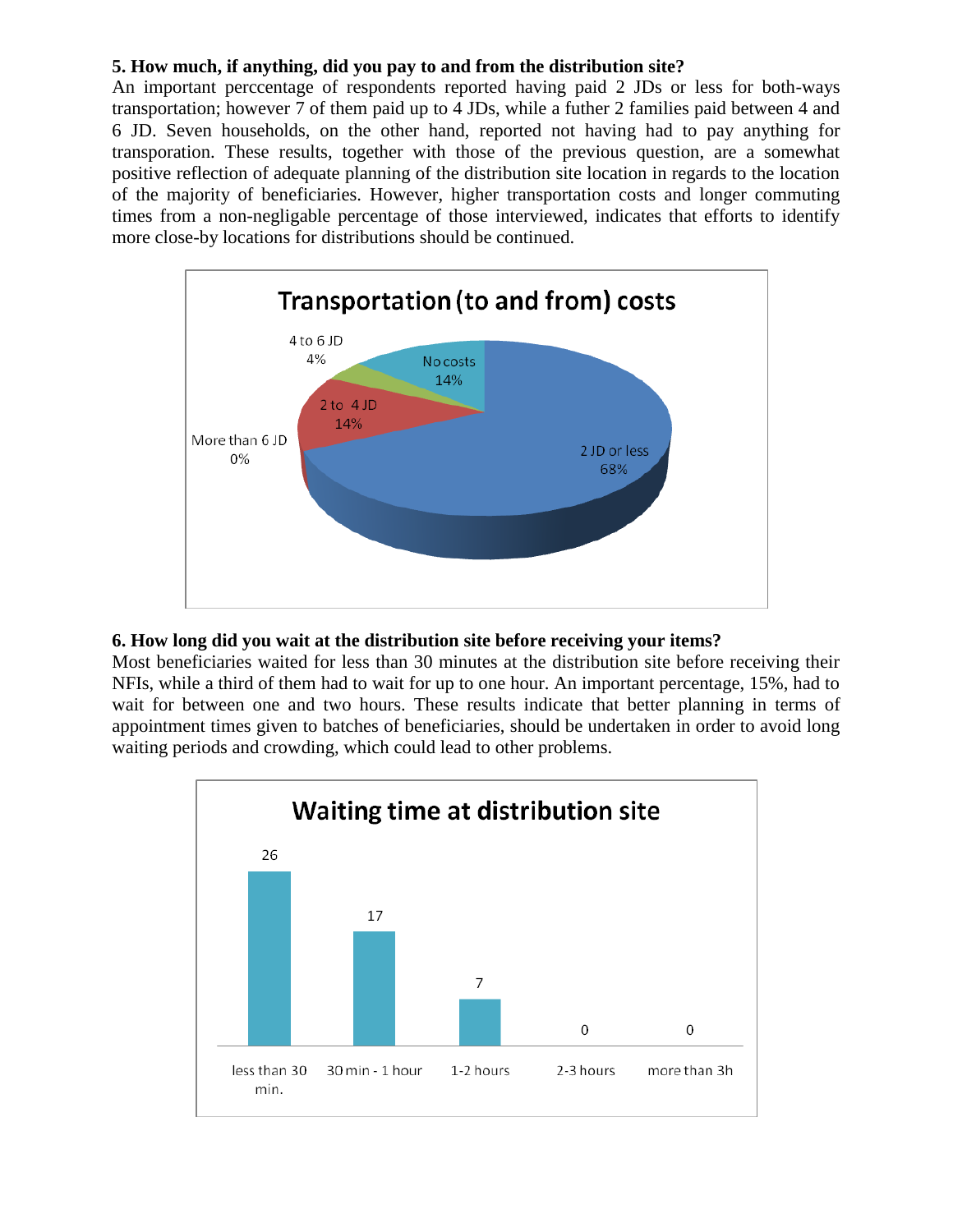## **7. In your view the overall treatment of NGO staff/suppliers towards you at the distribution site was:**

Most respondents reported good treatment by ICMC staff and suppliers during the distributions. Three of them considered the treatment to be moderately polite.



# **8. In your view, the level of orderliness / organization of the distribution process was:**

Respondents were given four options for this question: good, fair, poor or no opinion. All respondents expressed their satisfaction with the level of organization of the distribution.

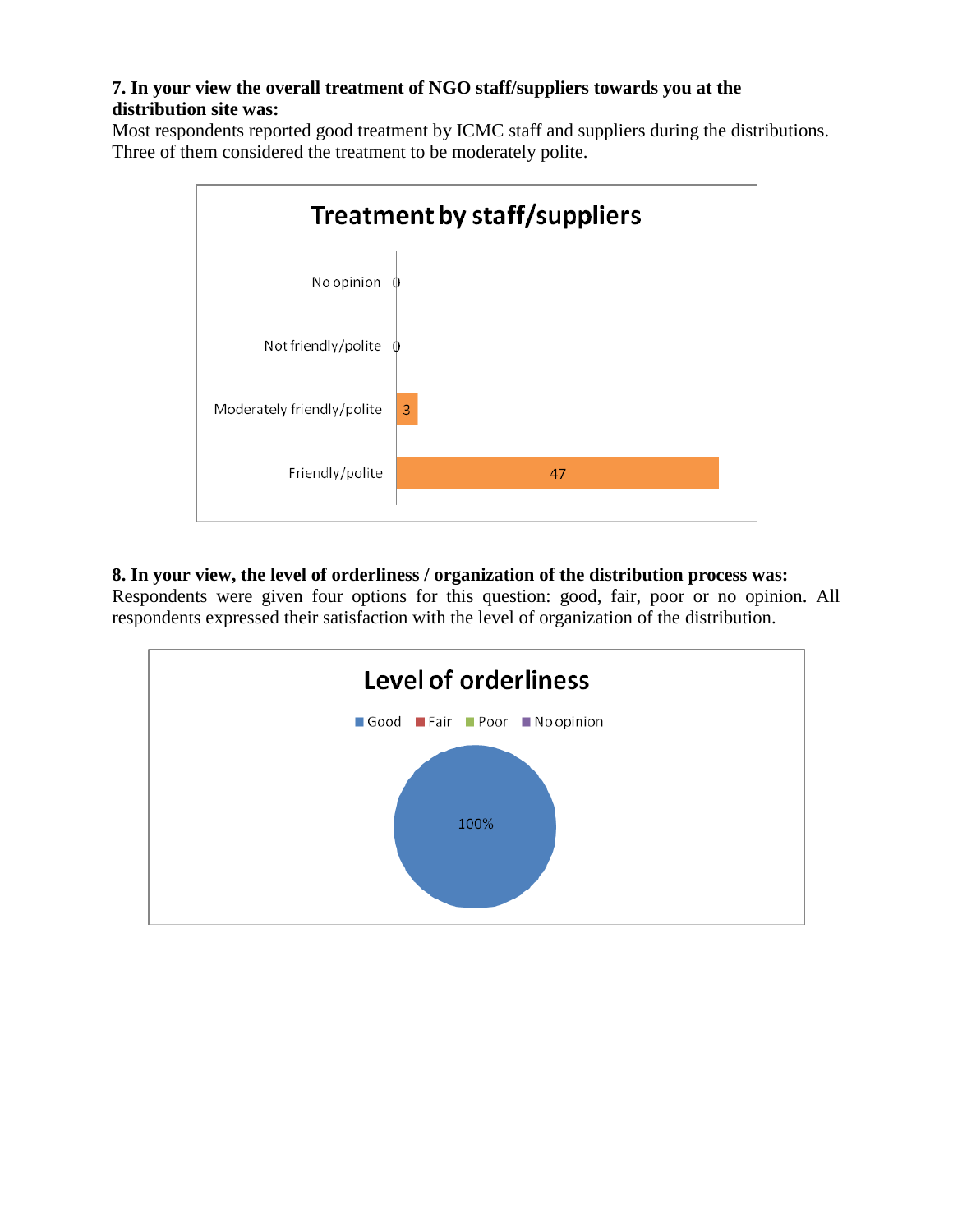### **9. Did you need additional resources to carry your NFIs away from the distribution point?**

Over half of respondents (27) reported needing to utilize additional resources in order to carry their NFIs away from the distribution site. This meant either help from others to physically carry the NFIs, money spent on hiring a shared pick-up truck to transport the items back to their homes, etc. ICMC will need to take this into account for its next winterization distribution and make sure that these are more cost-effective for beneficiaries. This also relates to the 6 out of 166 families interviewed in March that reported having had faced challenges during distribution. These families reported living in rural areas that were further away from the distribution point, having had to pay for transportation to reach the area, as well as to transport the items back to their homes.



### **10. Did your household have to pay someone to be selected to receive these items?**

In order to monitor on possible cases of corruption, this question was asked to all respondents. No cases of this kind were encountered.

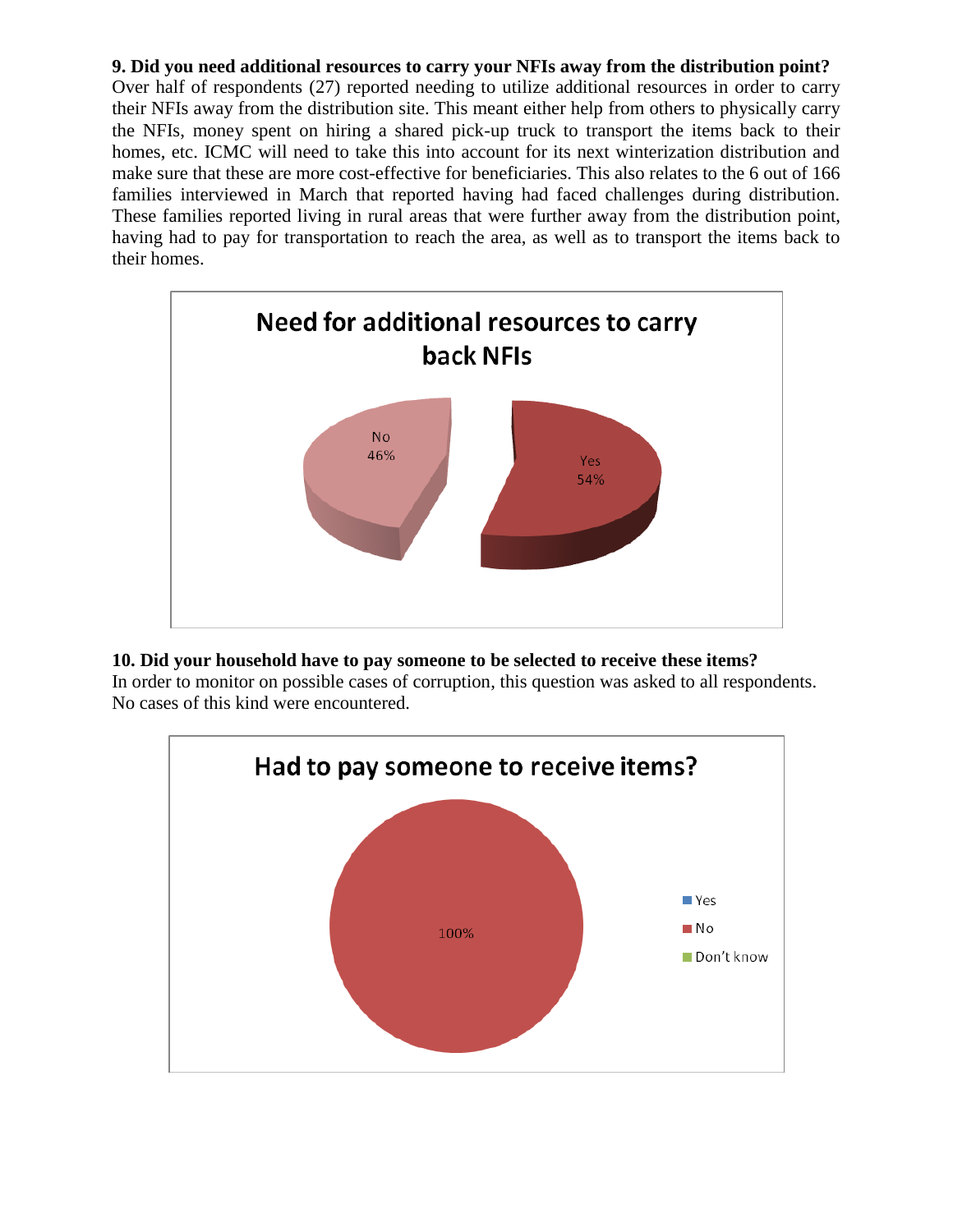### **INFORMATION ON THE ITEMS DISTRIBUTED AND THEIR IMPACT**

### **11. Rate the quality of the items**

Respondents were asked to rate the quality of the items between good, fair or poor. All 50 respondents confirmed that the items were of "good" quality. This compared to the previous PDM survey done in March 2014, which showed that 89% (of the 166 respondents) considered them as "excellent" and the remaining 11% as "satisfactory".

### **12. Was the quantity of re-fill vouchers enough to cover the winter months?**

Beneficiaries were provided with a full gas cylinder and 11 re-fill vouchers, intended to cover all of the winter period. It should be noted that due to the gas cylinder shortage in the country, ICMC's distribution was delayed until late January, early February.

Most respondents reported that the quantity provided was enough, while 5 stated it being more than



enough, and a further 5 explained that due to the very low temperatures this year, and/or the fact that they had large families, resulted in the re-fill vouchers not being enough to cover their needs during the winter months.

### **13. Was the timing of the distribution…?**

Beneficiaries were asked about the timing of the distribution in accordance with their needs. Since the distribution was delayed by two months due to the above-mentioned gas cylinder shortage, it was expected that the majority would respond "too late". However, 72% responded "on time". In any case, ICMC expects that the earlier provision of winterization funding by donors this year will allow for an earlier procurement that will avoid delays.

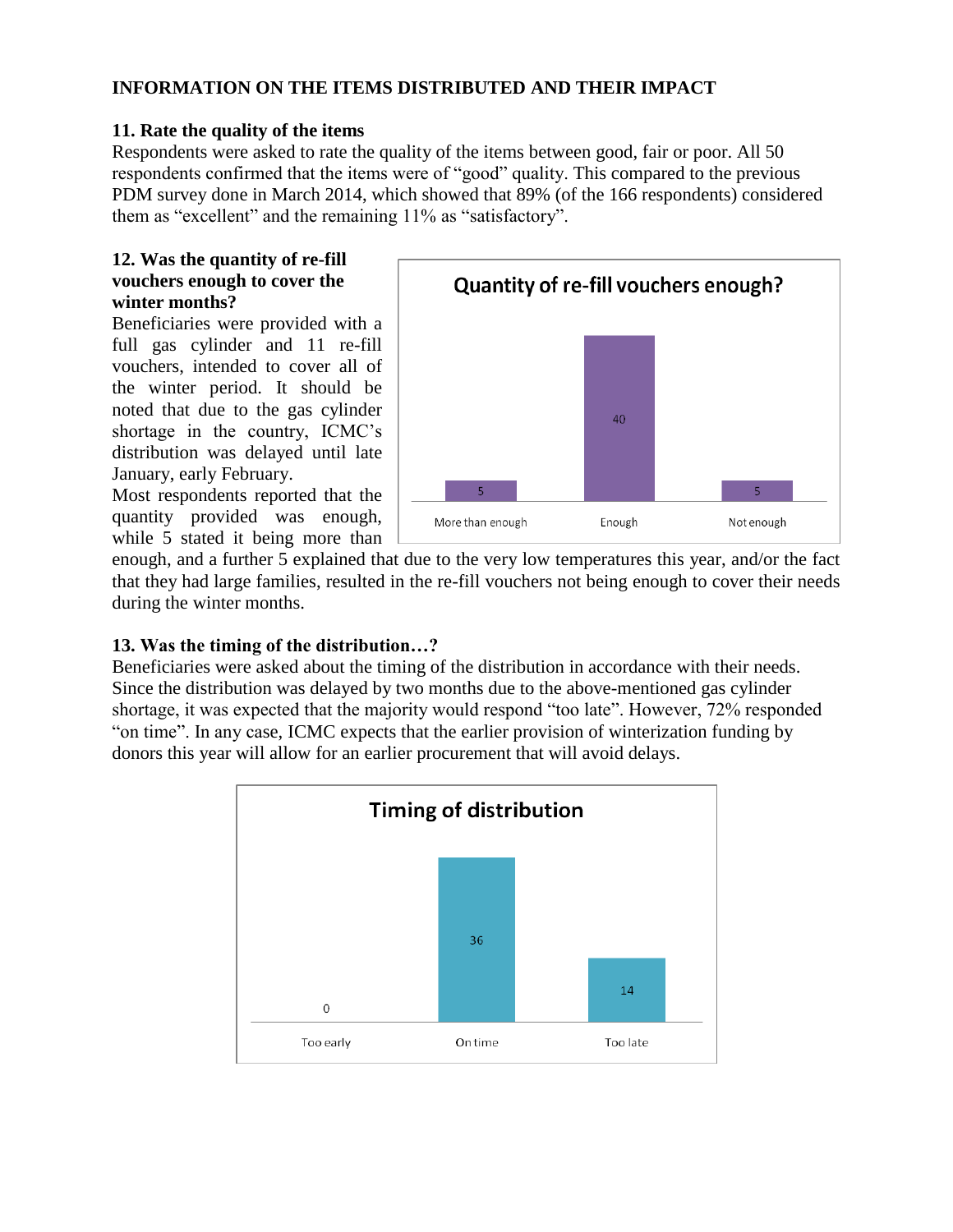### **14. What have you done with the heater since you received it?**

Given the fact that reports from other organization state that many beneficiaries had sold or exchanged the NFIs provided to them during the winterization response, ICMC decided to inquire on this issue with its beneficiaries. According to the results, the great majority of ICMC's beneficiaries used their heaters during the winter and still have it in stock. Three respondents claimed to still be using it, while a further 2 explained that they had sold it after the winter in order to cover other expenses, such as rent.



### **15. How useful was the assistance?**

All respondents reported the assistance as either "useful" or "very useful". This is in line with the results of the previous PDM survey.

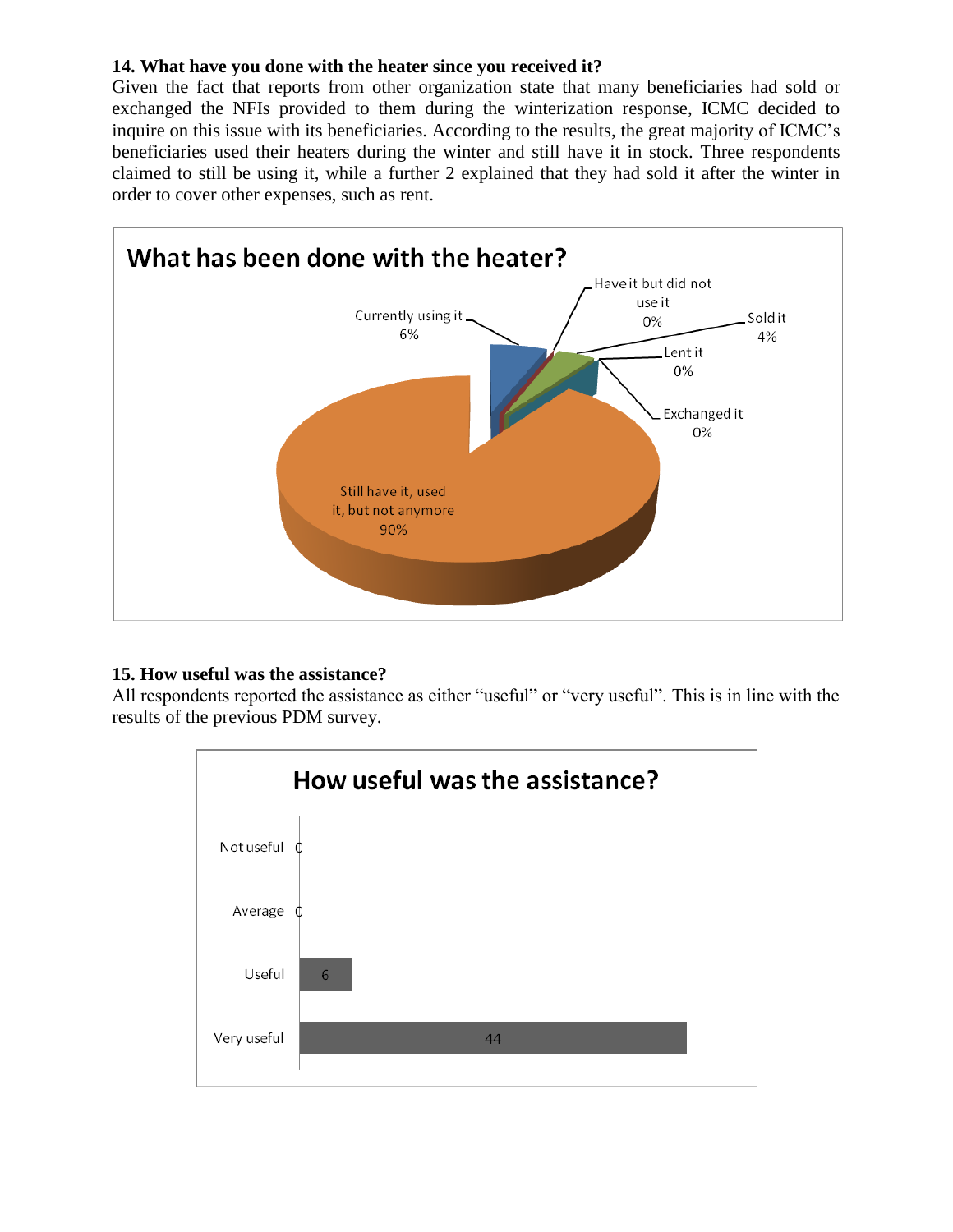## **16. How often have you had to re-fill the gas cylinder?**

This new batch of beneficiaries surveyed was also asked for the regularity with which they had to redeem their re-fill vouchers. Results are consistent with last survey. Most beneficiaries had done so every week, while some had needed to re-fill more often than that, and a small minority only every two weeks. Therefore, the assistance should last, in average, nearly three months.



# **17. Do you face any problems redeeming the re-fill vouchers?**

100% of respondents claimed not having faced any problems with the gas cylinder distributors when redeeming their vouchers.

### **18. If you had not received the item distributed to you, would you have been able to cover the necessary expenses to cope with the winter conditions?**

In line to the previous survey, when 64% of respondents claimed not having been able to afford the items needed to cope with the winter conditions, this survey showed that this number, for this sample, is 76%.

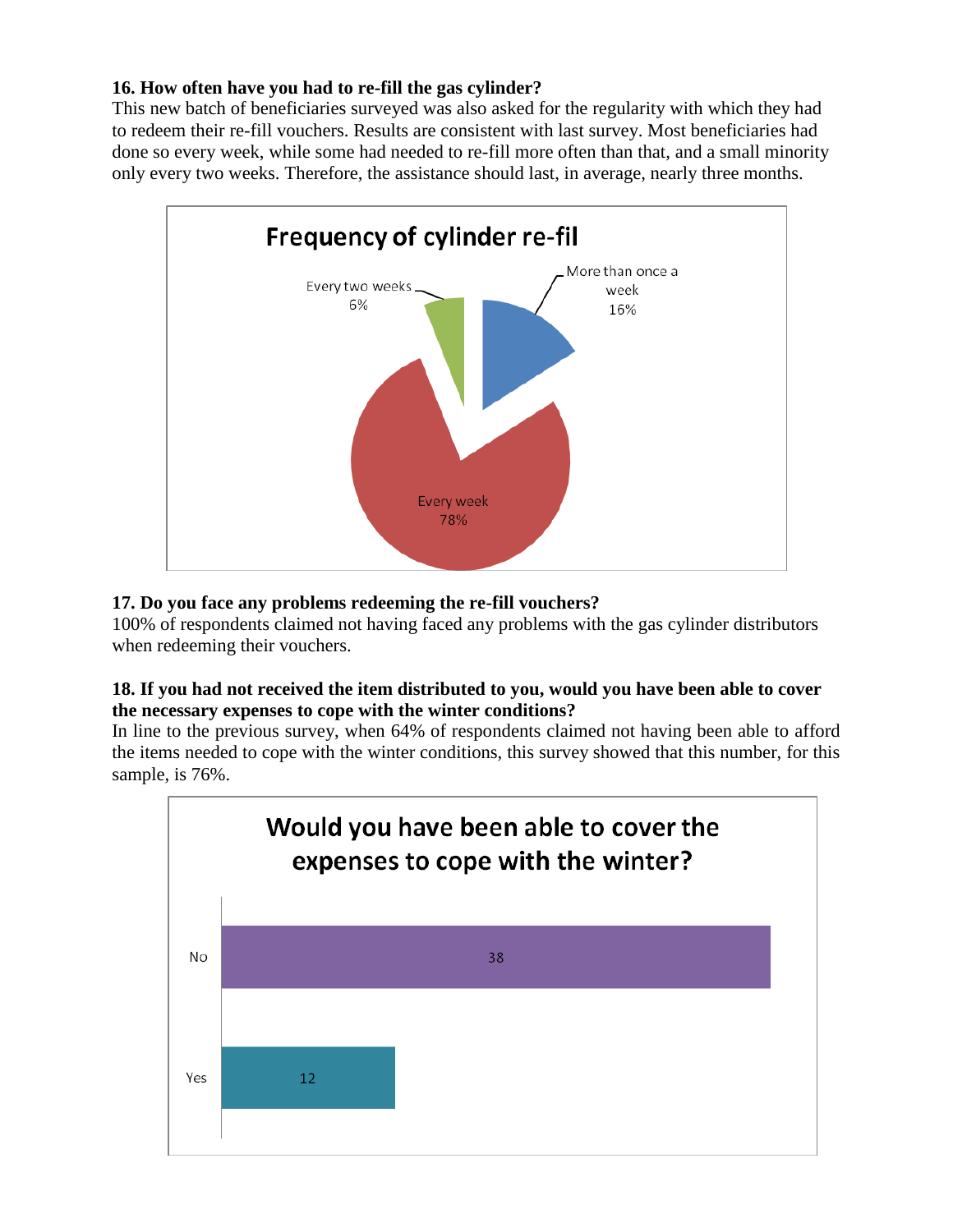#### **19. If yes, how would you have covered the expenses?**

This question was a modification of the similar *"If you had not received the ICMC assistance, how would you have covered the necessary expenses in order to cope with the winter conditions?*", asked during previous PDMs. Now, the question regarding coping mechanisms applied was only asked to those who responded positively to the previous question (i.e. those stating that they would indeed have been able to cover these expenses). Results, however, are similar. In this sample, the selling of food vouchers was shown to be the most oft-used coping mechanism, followed by the buying of lower quality items and incurring in debt. The previous survey had shown debt as the most common coping mechanism.



#### **20. To what extent has the assistance improved your hoursehold's living conditions during the winter?**

In contrast to the previous survey, when 87% of respondents answered "significantly", 12% "moderately" and 1% "slightly"; all 100% of this survey responded that their living conditions had improved "significantly". Changes are perhaps due to the timing of the monitoring exercise. The first was undertaken a few weeks after the late distribution, when some beneficiaries might have regretted the fact that the coldest part of the winter (December and early January) had not been covered by the assistance. However, this survey was done a few months after the end of the winter, and beneficiaries were perhaps able to make an overall judgment in retrospective.